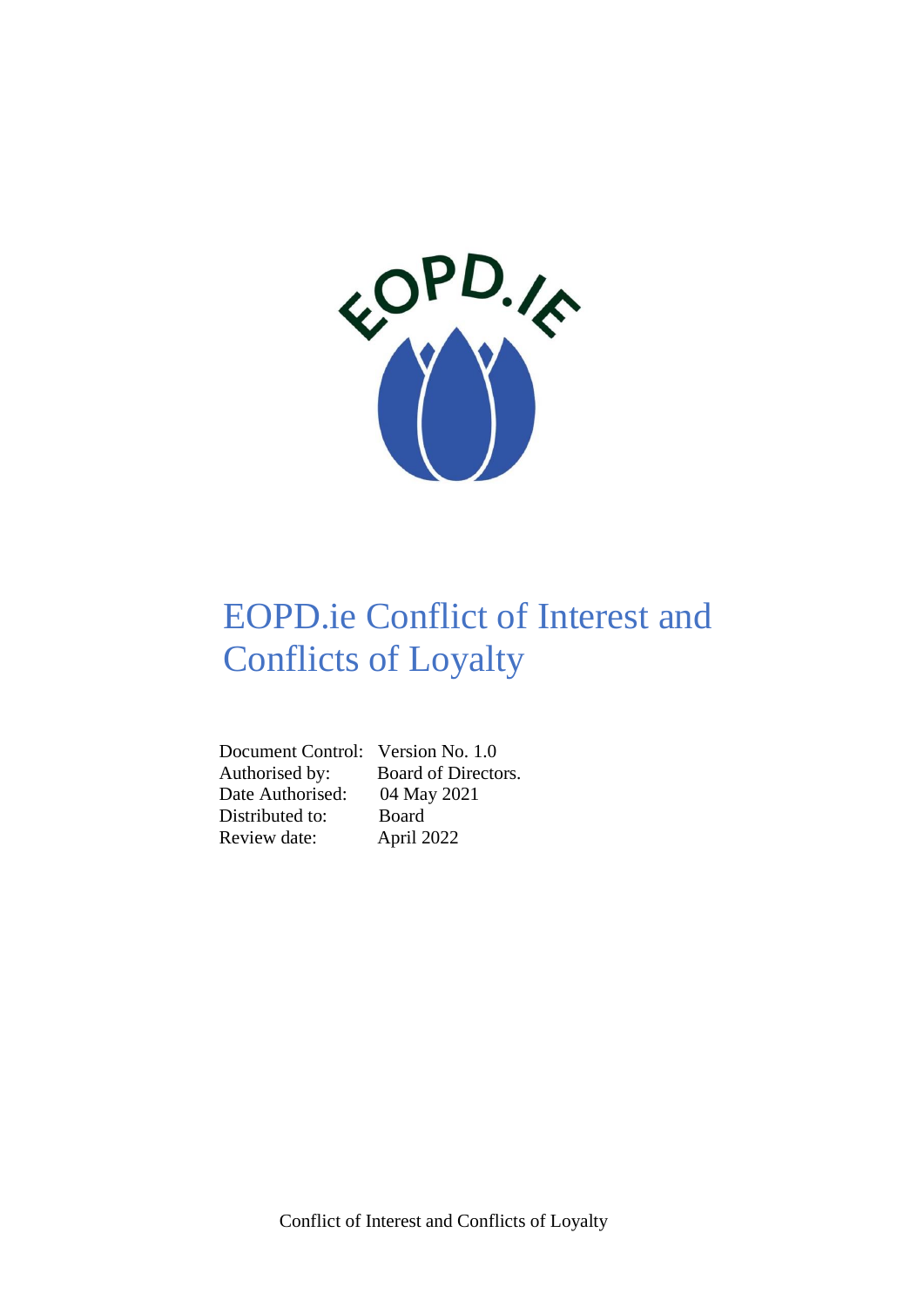## **Table of Contents**

| Conflict of Interest and conflicts of loyality may create problems and could potentially  12 |  |
|----------------------------------------------------------------------------------------------|--|
| Conflict of interest and conflict of loyalty may come in a number of different forms:  13    |  |
|                                                                                              |  |
|                                                                                              |  |
|                                                                                              |  |
| Decisions taken where a board member, official or member of staff has an interest.  14       |  |
|                                                                                              |  |
|                                                                                              |  |
|                                                                                              |  |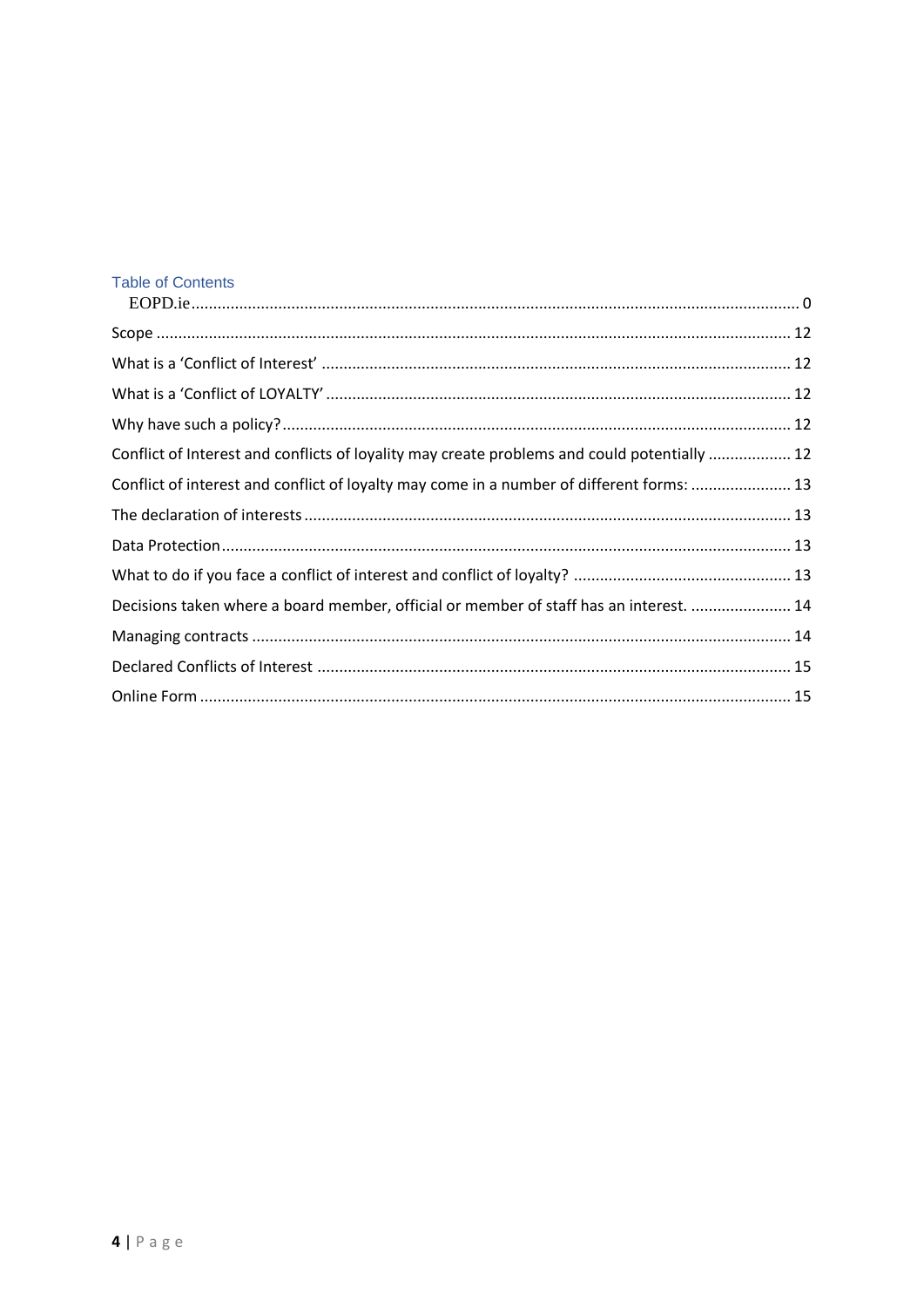## **EOPD.ie Conflict of Interest and Conflicts Loyalty Policy**

## <span id="page-2-0"></span>**SCOPE**

• This policy supports the Code of Conduct for Trustees and Directors and applies to all Trustees and Directors herein referred to a 'trustee'

## <span id="page-2-1"></span>WHAT IS A 'CONFLICT OF INTEREST'

A Conflict of Interest occurs when a person has a role or position within an organisation that requires them to make decisions in the best interest of the organisation, but they also have a competing private or personal interest which may affect their judgement.

The risk is that persons in such a situation will make decisions, sometimes unwittingly, in their own personal interest rather than the interests of the organisation. It is important to recognise that it is natural for conflicts of interest to occur, and the objective of this policy is to manage, rather than prevent them from happening. There is no right or wrong approach to handling potential conflicts of interest. Ultimately, the issue is about the application of common sense.

## <span id="page-2-2"></span>WHAT IS A 'CONFLICT OF LOYALTY'

We understand a conflict of loyalty as one where a trustee is, or is perceived to be, influenced by considerations other than the best interests of the Company. Conflicts of loyalty may be sufficiently serious to amount to conflicts of interest.

#### <span id="page-2-3"></span>WHY HAVE SUCH A POLICY?

Early Onset Parkinson's Disease is committed to the highest ethical and professional standards in the execution of its responsibilities, and expects all members to behave with honesty, integrity, and good judgment. Members should respect the rights of others and are accountable for their actions.

Members of the Early Onset Parkinson's Disease Board have an obligation to act in the best interests of Early Onset Parkinson's Disease, and in accordance with Early Onset Parkinson's Disease's rules and Policies and Procedures/Conflict of Interest Policy regulations and aims and objectives. Conflicts of interests may arise where an individual's personal, family or business interests and/or loyalties conflict with the objectives of Early Onset Parkinson's Disease. If in doubt, it is better to declare a possible interest.

## <span id="page-2-4"></span>CONFLICT OF INTEREST AND CONFLICTS OF LOYALITY MAY CREATE PROBLEMS AND COULD POTENTIALLY:

• Inhibit free discussion.

EOPD.ie Conflict of Interest and Loyalty Policy and Procedure May 2021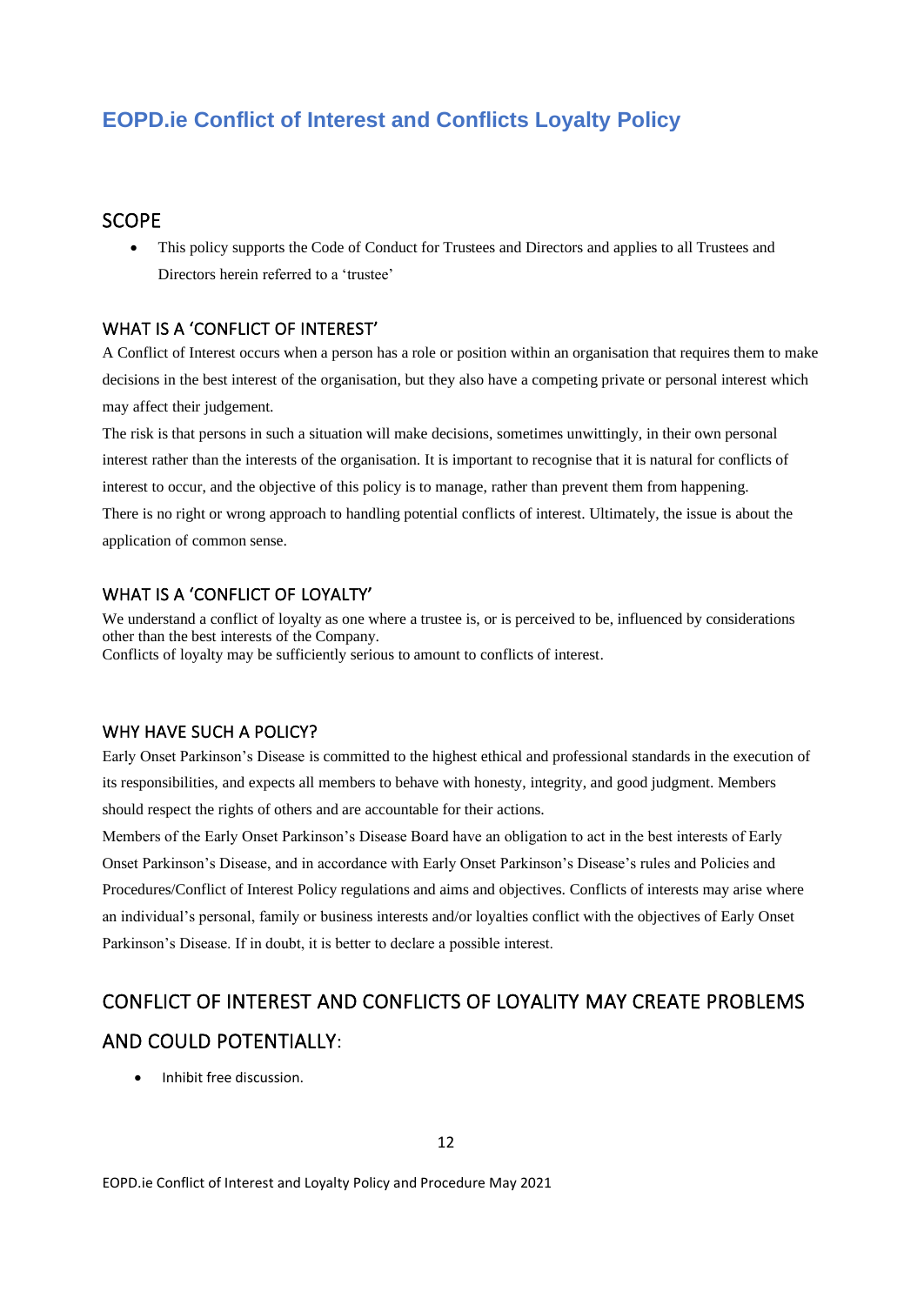- Result in decisions or actions that are not in the best interests of Early Onset Parkinson's Disease and its members, and
- Damage the reputation of Early Onset Parkinson's Disease. The aim of this policy is to manage all potential conflicts of interest and loyalties and protect both the organisation and the individuals involved from any appearance of impropriety. Even the appearance of a conflict of interest can damage the reputation of Early Onset Parkinson's Disease.

## <span id="page-3-0"></span>CONFLICT OF INTEREST AND CONFLICT OF LOYALTY MAY COME IN A NUMBER OF DIFFERENT FORMS:

These forms will generally involve:

- direct financial gain or benefit to the interested party, such as a payment for services provided to Early Onset Parkinson's Disease, and/or Early Onset Parkinson's Disease affiliates, or
- the award of a contract to an organisation in which the interested party has interest or involvement and from which there is an opportunity for financial gain.

## <span id="page-3-1"></span>THE DECLARATION OF INTERESTS

Under this policy, trustees are required to declare their interests, both private and professional, in their dealings with Early Onset Parkinson's Disease or Early Onset Parkinson's Disease's affiliates and must also declare any gifts or hospitality received in connection with their role in Early Onset Parkinson's Disease. A declaration of interest's form is provided for this purpose, listing the types of interest you should declare.

The declaration of interests needs to be reviewed and updated at least annually, and also when any material changes occur.

If an individual is unsure what to declare, or whether/when a declaration requires updating, the best rule is to error on the side of caution. If anyone would like to discuss the issue of conflict of interest or conflicts on loyalty, please contact the Early Onset Parkinson's Disease Chairperson for confidential guidance. Interests will be recorded on Early Onset Parkinson's Disease's register of interests, which will be maintained by the Policies and Procedures/Conflict of Interest Policy Early Onset Parkinson's Disease Chairperson on a confidential basis. The register will be accessible only by the Chairperson, and Directors.

## <span id="page-3-2"></span>DATA PROTECTION

The information provided will be processed in accordance with data protection principles as set out in the Data Protection Act 1998/2003. Data will only be processed to ensure that the trustees act in the best interests of Early Onset Parkinson's Disease and its affiliates. The information provided will not be used for any other purpose.

## <span id="page-3-3"></span>WHAT TO DO IF YOU FACE A CONFLICT OF INTEREST AND CONFLICT OF LOYALTY?

If you believe you have, or may have, a conflict of interests or conflicts of loyalty, you should declare your interest at the earliest opportunity and withdraw from any subsequent discussion or involvement in the activity. You may, however, participate in discussions from which you could benefit indirectly, for example, where the benefits are

EOPD.ie Conflict of Interest and Loyalty Policy and Procedure May 2021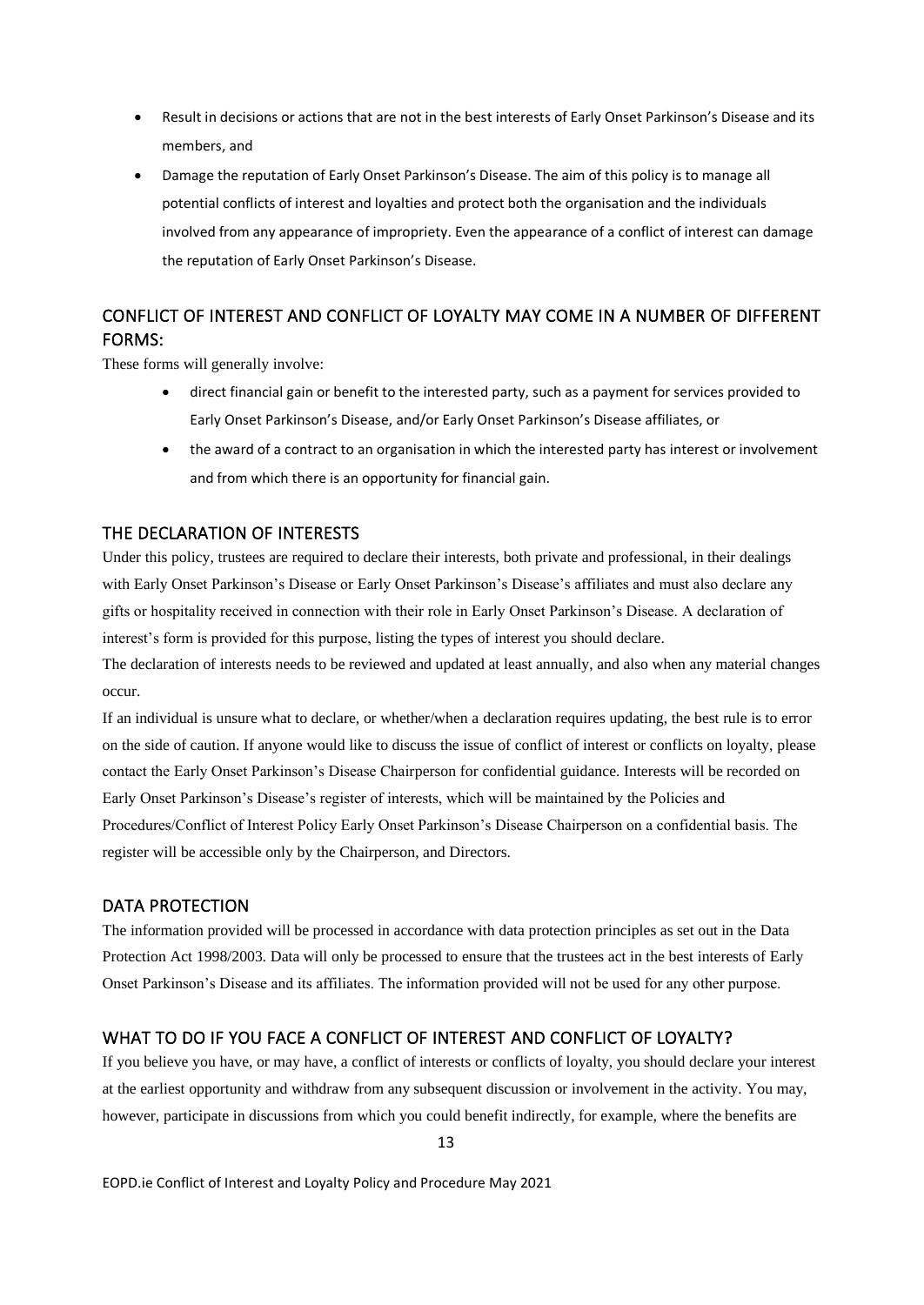universal to all users, or where your benefit is minimal. If you fail to declare an interest that is/becomes known to Early Onset Parkinson's Disease, the Chairperson will be obliged to declare that interest on your behalf. You will be notified and will be required to explain why the interest was not declared, and subsequently, adhere to the terms of this policy.

## <span id="page-4-0"></span>DECISIONS TAKEN WHERE A TRUSTEE HAS AN INTEREST.

If it is unclear whether a trustee other official or member of staff has a conflict of interest, the Board will decide by vote, requiring a simple majority. A quorum must be present for the discussion and decision, excluding those interested parties.

Board members may not vote on matters affecting their own interests. They must absent themselves from the discussion or at the discretion of the Chairperson, participate in the discussion but not the decision-making process. All decisions under a conflict of interest will be recorded and reported in the minutes of the meeting. The report will record:

- The nature and extent of the conflict.
- An outline of the discussion.
- The actions taken to manage the conflict.

Where it is deemed there is a conflict of interests, all information relating to the Board discussion, report and subsequent vote will be furnished to the individual, who will have the right to respond to the Board.

Conflicts of interest/loyalty are recorded in the minutes in the following manner:

- Board meeting dated \_\_\_\_\_, Trustee \_\_\_\_\_\_\_\_\_\_\_\_\_\_\_\_\_\_\_\_\_\_ noted that his/her employer was engaged in activities that may represent a conflict of loyalty in relation to agenda item 'x'. It was agreed that this did not represent a conflict of loyalty; OR
- Board meeting dated Trustee The noted that he/she had a conflict of interest in relation to agenda item 'x' and volunteered to leave the room during the discussion of this item. This was agreed and the decision to proceed was made in his/her absence.

#### <span id="page-4-1"></span>MANAGING CONTRACTS

Trustees must not be involved in managing or monitoring a contract in which he/she has an interest. If such an interest is declared/deemed to exist, the individual will be relieved of his/her involvement, and management/monitoring arrangements for such contracts will include provisions for an independent challenge of bills and invoices. Such contracts may be terminated where it is deemed that the terms of the contract were unduly influenced by such interest and resulted in reduced benefits to Early Onset Parkinson's Disease and/or its affiliates.